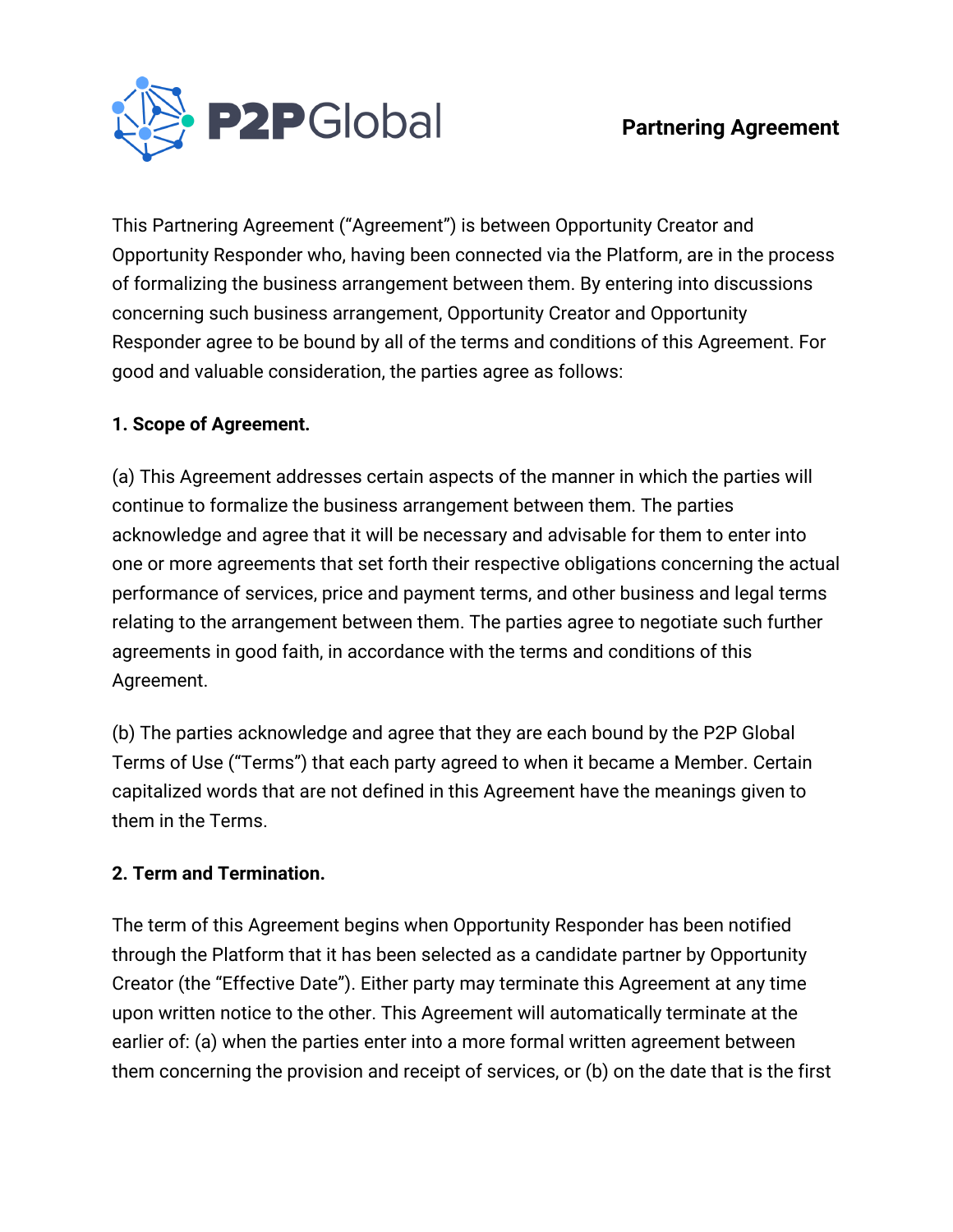anniversary of the Effective Date. The obligations of Section 3 (Confidentiality) will survive termination or expiration of this Agreement as set forth therein.

# **3. Confidentiality.**

(a) "Confidential Information" means all information disclosed (orally or in writing) by one party ("Discloser") to any other party ("Recipient") prior to the termination of this Agreement (before or after the Effective Date) which is marked "proprietary" or "confidential" or which the Recipient reasonably ought to know the Discloser regards as confidential. Additionally, Confidential Information includes (i) the identity of each party known to the other, (ii) the fact that the parties have been connected via the Platform, (iii) that they are considering entering into a business arrangement, and (iv) the identity of any third party to which or on behalf of Opportunity Creator and Opportunity Responder would provide services in connection with the formal arrangement between them (each a "Customer").

(b) Each party will hold the other party's Confidential Information in confidence with at least as much care as it holds its own confidential information (and in no event using less than reasonable care), and neither party will disclose any of the other party's Confidential Information to any third party.

(c) The duties of confidentiality and nondisclosure under this Agreement will not apply to any information that (i) at the time of disclosure to Recipient, had previously been published or was otherwise publicly available; (ii) is published or becomes otherwise publicly available after having been disclosed to Recipient, unless through the breach by Recipient of its obligations under this Agreement; (iii) is independently developed by Recipient without reliance on the Confidential information; or (iv) prior to disclosure to Recipient, was already in Recipient's possession on a non-confidential basis.

(d) Each party may use the Confidential Information solely for purposes of its performance under this Agreement (including the negotiation and entering into a formal agreement between them), and may disclose such information to its employees and professional advisors only on a need-to-know basis, provided that such employees are bound by obligations of confidentiality at least as restrictive as those set forth in this Agreement.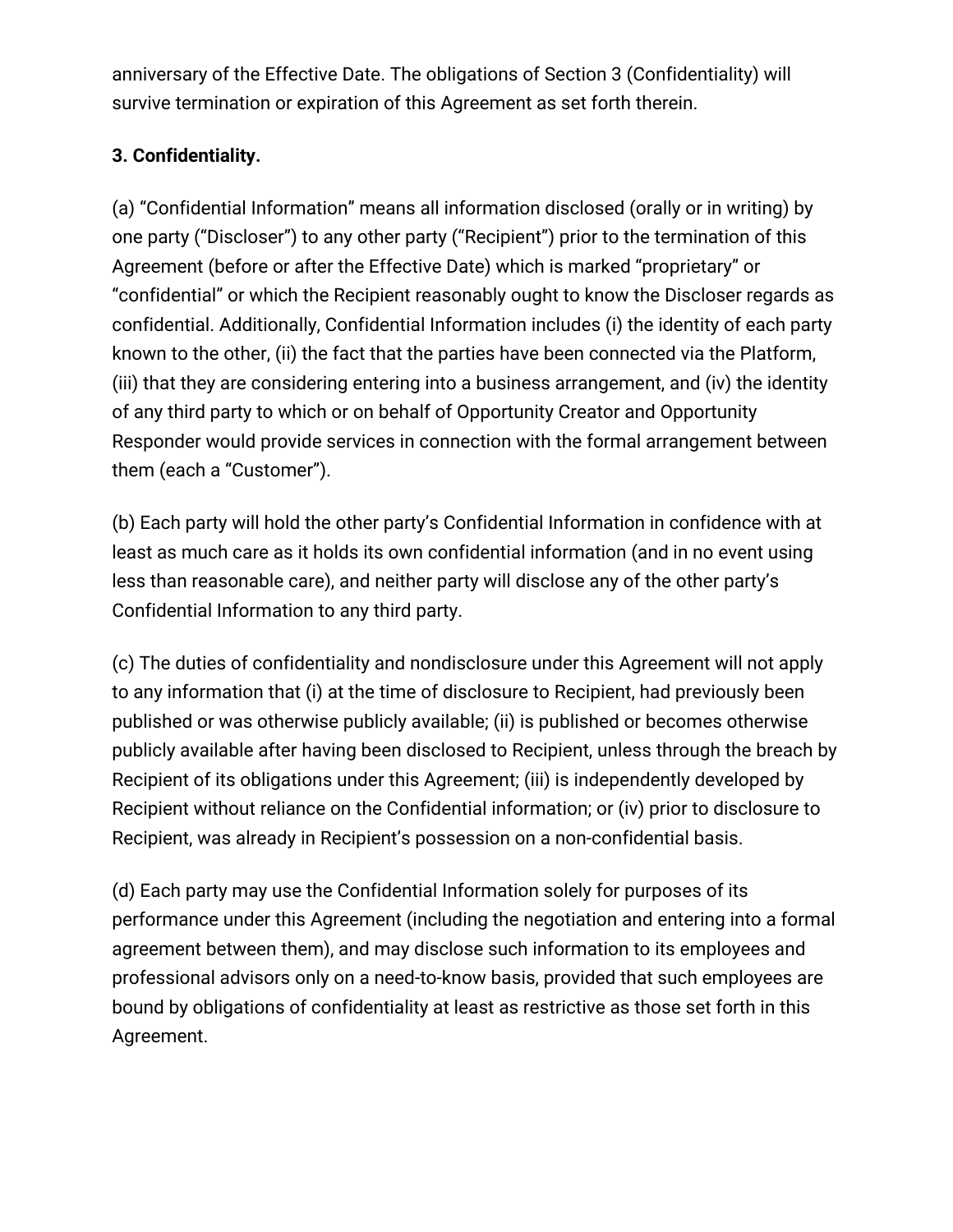(e) Recipient may disclose Confidential Information of Discloser as required by a subpoena, court order or otherwise by law, provided that it gives Discloser written notice in advance of such disclosure sufficient to permit Discloser to seek to quash the subpoena or obtain an appropriate protective order and, if nonetheless required to disclose, provides only the minimum Confidential Information necessary to comply with the subpoena, order, or as otherwise lawfully required.

(f) Upon termination of this Agreement or at any time upon written request of Discloser, Recipient will return (or destroy at Discloser's option) all copies of Confidential Information in its possession, custody, or control, except that Recipient may retain a copy of Confidential Information solely to demonstrate its compliance with its obligations under this Agreement. Upon written request of Discloser, Recipient will certify in writing its compliance with this requirement.

(g) Each Party's obligations under this section will survive termination of this Agreement and will continue in full force and effect with respect to Confidential Information of the other party for five (5) years from the date of disclosure of such Confidential Information, except that nothing herein is intended to limit or abridge the protection of trade secrets under applicable trade secrets law, and if any Confidential Information is a trade secret under applicable law, Recipient will treat such Confidential Information as confidential for the longer of three years or such later date such Confidential Information is no longer a trade secret.

## **4. Noncircumvention.**

In addition to the duties of nondisclosure and non-use set forth in Section 3 above, Opportunity Responder agrees that it will not, during the term of this Agreement and for a period of 12 months following its expiration or termination, directly solicit any Customer or potential Customer to provide services to such party that are the same or similar as the services that are provided or would have been provided to or for the benefit of such Customer as part of the arrangement between Opportunity Creator and Opportunity Responder.

# **5. Nonsolicitation.**

Each party agrees that, during the term of this Agreement and for a period of 12 months following its expiration or termination, it will not, either directly or indirectly, including